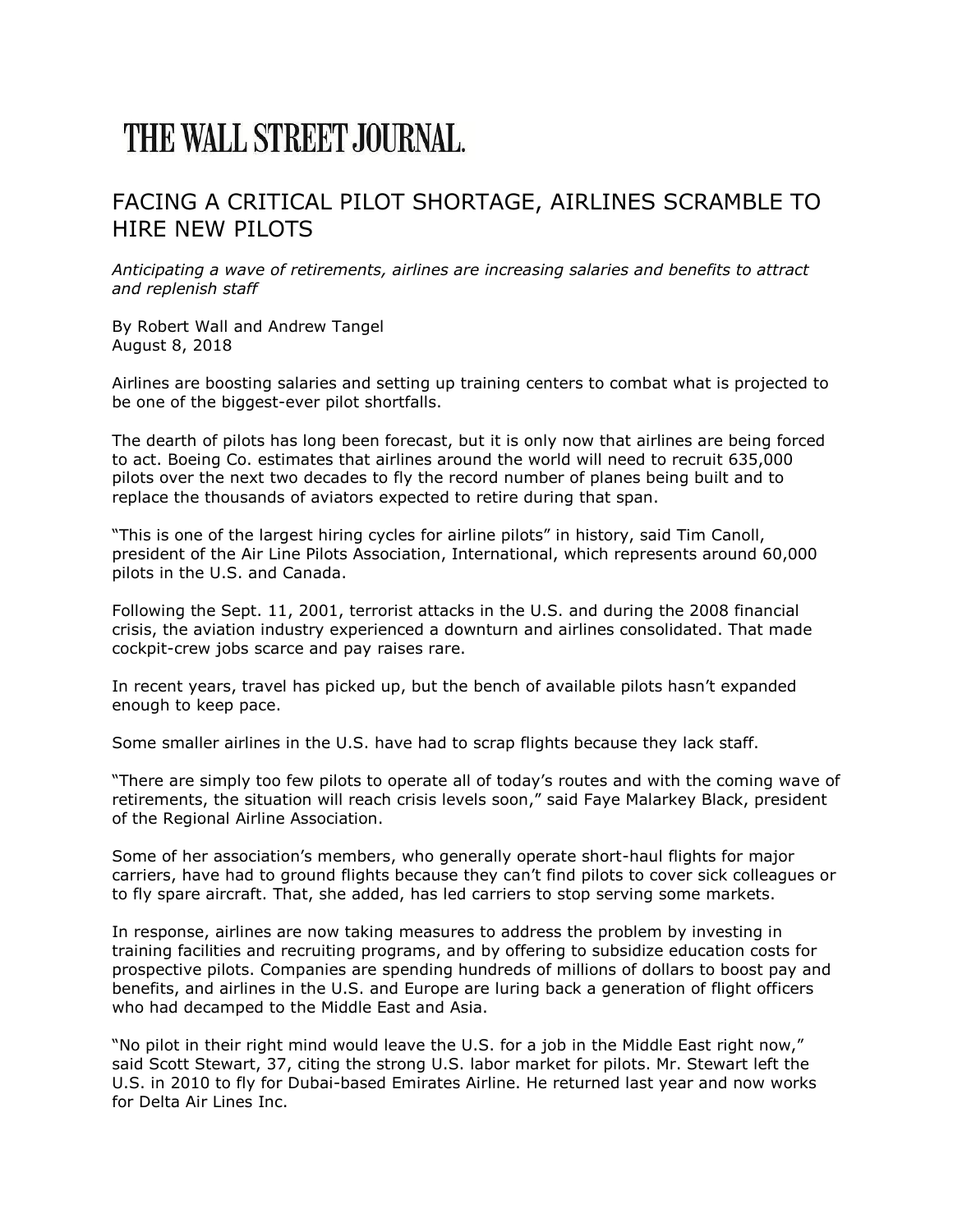For decades, airlines tapped retiring military pilots to fill their cockpits but cuts in the size of the armed forces have shrunk that pipeline. Today, the competition for commercial pilots is so hot, the military is struggling with shortages of its own.

The U.S. Air Force is about 2,000 pilots short, Air Force chief of staff Gen. David Goldfein told Congress recently. The U.S. "does not produce enough pilots to adequately service commercial business and military aviation," he said.

That has made pilots a pricey commodity. Pay for regional-airline pilots, often an entry-level position, has risen to about \$50,000 a year, including bonuses, up from \$30,000 in early 2016, said Mr. Canoll, president of the pilots union.

American Airlines Group Inc. last year lifted pilot and flight-attendant pay and benefits at a cost of \$230 million in 2017 and \$350 million in both 2018 and 2019. The raises follow 2016 salary increases won by pilots at Delta and budget carrier Southwest Airlines Co.

The higher pay is aimed at attracting enough pilots to replace those about to retire. American said it estimates that 75 percent of its approximately 15,000 pilots will retire over the next 15 years.

Delta expects about half of its more than 14,000 pilots to reach the federal mandatory retirement age of 65 in the next decade. The airline said it plans to work with various universities to beef up recruiting as it moves to hire more than 8,000 pilots in coming years.

"This is the best the industry has been in my entire career," said 20-year industry veteran Bill Krupp, now flying MD-88 planes for Delta. He recently returned to the U.S. after spending years flying in the Middle East. He left to work overseas in 2005 after his U.S. airline employer went bust.

United Continental Holdings Inc. wouldn't address how many pilots were set to depart in coming years, but said it had taken steps to bolster a recruiting pipeline of new pilots from regional carriers. It added that the prospect of an eventual job with United could help its feeder carriers lure new recruits.

Airlines also are revamping benefits to retain staff. Endeavor Air, a regional arm of Delta, has converted annual retention bonuses it was offering into higher base pay, providing greater security as the money won't disappear at the first sign of a downturn. PSA Airlines, a regional carrier owned by American Airlines, has introduced a cadet scholarship program, offering to pay students as much as \$5,000 to help cover the cost of becoming a pilot. It also will reimburse commuting pilots up to \$3,000 a year for costs such as hotel stays.

The competition for pilots is also fierce overseas. Ryanair Holdings PLC, Europe's biggest budget carrier, has tried to poach pilots from rivals. On social media, Ryanair's head of talent acquisition, Mark Duffy, promised to get experienced Norwegian Air Shuttle AS A copilots quickly into the better-paid captain's seat if they switched employers. Norwegian Air wouldn't directly address its rivals' actions, but said it had been hiring Ryanair pilots and was open to adding more.

Airlines also are setting up training centers to avoid getting into costly bidding wars for staff.